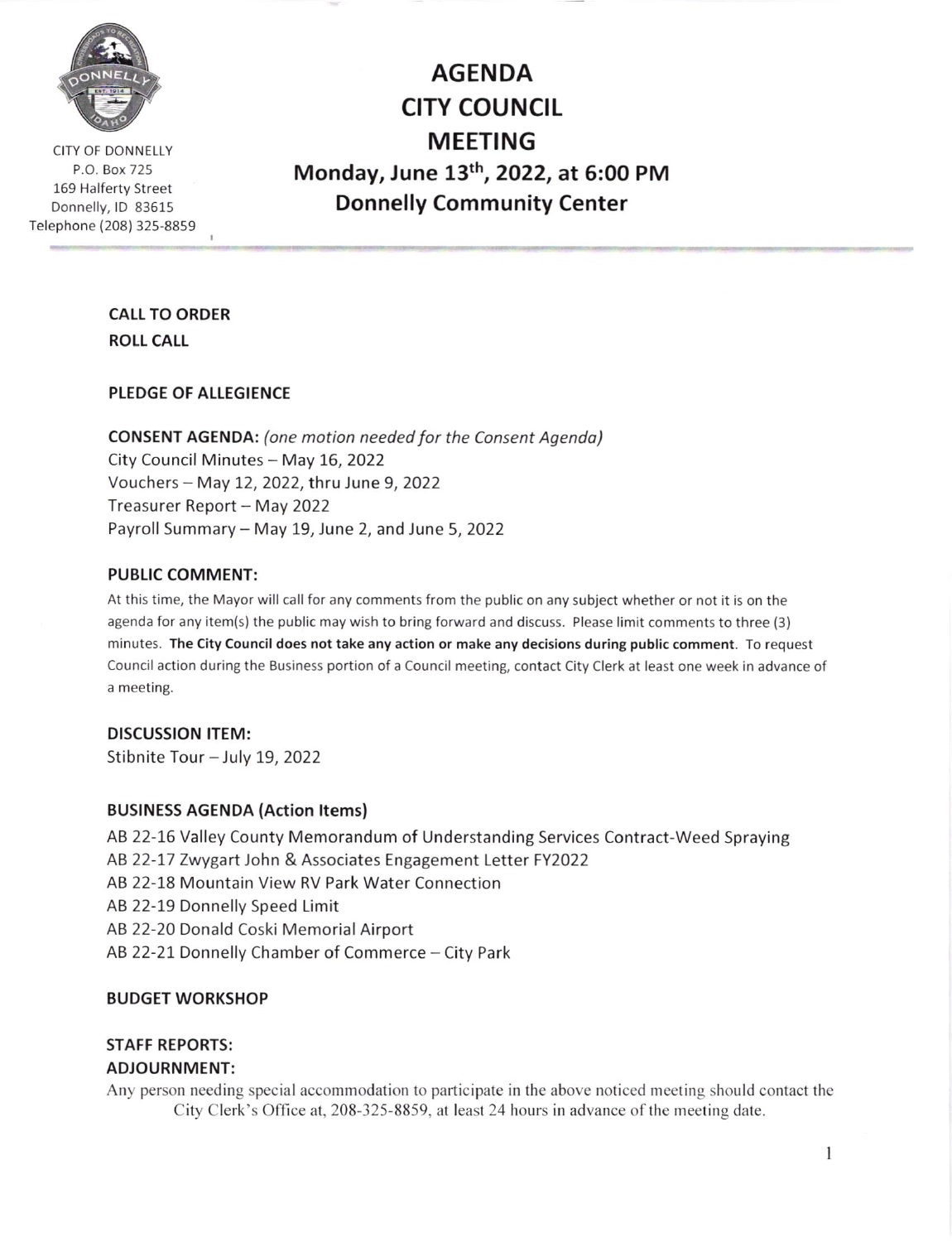

CITY OF DONNELLY P.O. Box 725 169 Halferty Street Donnelly, lD 83615 Telephone (208) 325-8859

# CITY COUNCIL Monday, May 15, 2022, at 5:00 PM Donnelly Community Center MINUTES

Meeting called to order by Mayor Dorris at 6:00 p.m.

Roll Call: Mayor Dorris, Councilmember Davenport, Councilmember Henggeler, Councilmember Minshall, Councilmember Bergquist(phone-in), and Clerk Clemens present.

Mayor Dorris lead Pledge of Allegiance

CONSENT AGENDA Motion by Minshall, 2<sup>nd</sup> by Henggeler to accept the consent agenda as written. Davenport (yes), Bergquist (yes), Henggeler (yes), Minshall (yes). Motion carried.

### PUBLIC COMMENT

Mayor Dorris asked for any public comment No public comment

## DISCUSSION ITEMS

Joint Workshop with Planning and Zoning - Mountain Waterworks, Tim Farrell

- Discussed the current water system within the city, system needs, capacity City's Water Master Plan needs to be updated-amendment to Facility Plan (current 2016) - Apply for DEQ Grant
- . Rate Analysis needs to be completed
- 3<sup>rd</sup> well to serve any new development
- Fire Protection storage tank
- lll-A Annual Report, Amy Manning
	- . Presentation of the 2020-2021 Annual Report

Rapid Fiberoptic Joint Powers Agreement, Chris Curtain

- Fiber cable in ground, infrastructure for internet
- . Opt-in service, Valley County/Adams County areas
- Broad band grants